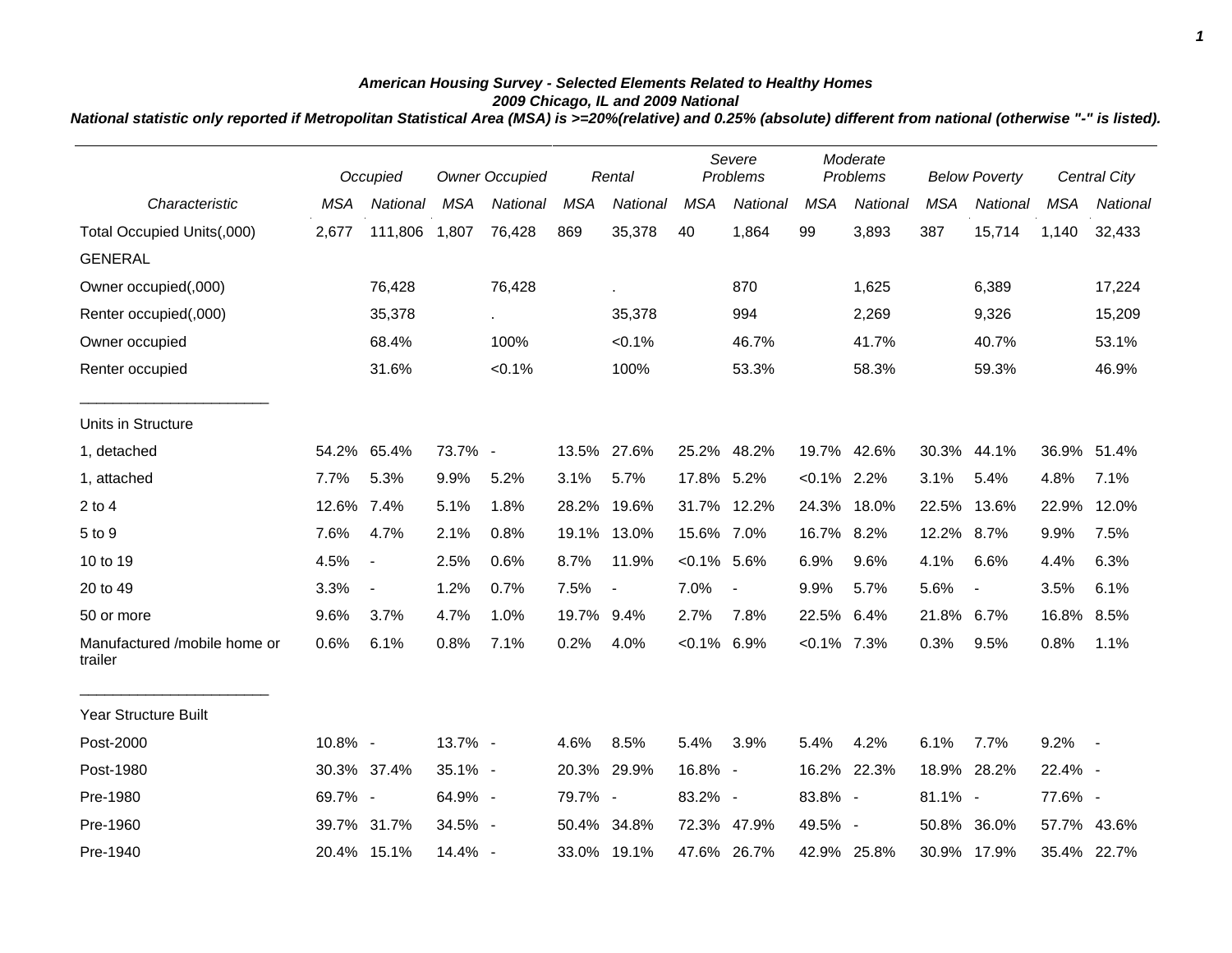|                                                        |         | Occupied                 |         | <b>Owner Occupied</b>    |                | Rental                   |                | Severe<br>Problems |                | Moderate<br>Problems |                | <b>Below Poverty</b>     |            | Central City             |
|--------------------------------------------------------|---------|--------------------------|---------|--------------------------|----------------|--------------------------|----------------|--------------------|----------------|----------------------|----------------|--------------------------|------------|--------------------------|
| Characteristic                                         | MSA     | National                 | MSA     | National                 | <b>MSA</b>     | <b>National</b>          | <b>MSA</b>     | National           | <b>MSA</b>     | National             | <b>MSA</b>     | National                 | <b>MSA</b> | National                 |
| Foundation (for 1-unit not<br>manufactured)            |         |                          |         |                          |                |                          |                |                    |                |                      |                |                          |            |                          |
| 1-Unit not manufactured(,000)                          | 1,655   | 79,052                   | 1,511   | 67,276                   | 144            | 11,776                   | 17             | 993                | 20             | 1,743                | 129            | 7,768                    | 476        | 18,978                   |
| With a basement under all of<br>house                  | 56.9%   | 33.8%                    |         | 58.2% 35.4%              |                | 43.6% 24.6%              | 57.5%          | 36.3%              | 86.8%          | 22.2%                | 57.4%          | 26.6%                    | 72.9%      | 32.9%                    |
| With a basement under part of<br>house                 |         | 19.4% 10.4%              |         | 19.4% 10.9%              | 20.1% 7.3%     |                          | $< 0.1\%$ 7.1% |                    | 6.7%           | $\sim$ $-$           | 14.2% 8.3%     |                          | 13.6% 8.1% |                          |
| With a crawl space                                     | 11.0%   | 22.8%                    | 11.1%   | 22.0%                    |                | 10.6% 27.5%              | 9.1%           | 30.8%              | $< 0.1\%$      | 42.7%                | 15.2%          | 26.1%                    | 3.3%       | 20.9%                    |
| On a concrete slab                                     | 11.8%   | 31.5%                    | 10.4%   | 30.4%                    | 25.7%          | 38.1%                    | 33.4%          | 23.6%              | 6.5%           | 22.5%                | 13.2%          | 36.2%                    | 10.0%      | 36.7%                    |
| In some other way                                      | 0.9%    | 1.5%                     | 1.0%    | 1.3%                     | $< 0.1\%$ 2.5% |                          | $< 0.1\%$ 2.2% |                    | $< 0.1\%$      | 5.3%                 | $< 0.1\%$ 2.8% |                          | 0.2%       | 1.4%                     |
| <b>EXTERIOR</b>                                        |         |                          |         |                          |                |                          |                |                    |                |                      |                |                          |            |                          |
| <b>External Building Conditions (non</b><br>multiunit) |         |                          |         |                          |                |                          |                |                    |                |                      |                |                          |            |                          |
| Sagging roof                                           | 1.5%    | 2.3%                     | 1.1%    | 1.9%                     | 4.9%           | $\overline{\phantom{a}}$ | $< 0.1\%$ 9.2% |                    | 6.7%           | 11.3%                | 4.2%           | 5.2%                     | 0.4%       | 2.5%                     |
| Missing roofing material                               | 5.6%    | $\overline{\phantom{a}}$ | 5.3%    | $\overline{\phantom{a}}$ | 8.1%           | $\overline{\phantom{a}}$ | 8.3%           | 14.0%              | 6.5%           | 14.7%                | 7.5%           | $\overline{\phantom{a}}$ | 5.4%       | $\overline{\phantom{a}}$ |
| Hole in roof                                           | 1.7%    | $\overline{a}$           | 1.4%    |                          | 3.9%           | $\blacksquare$           | $< 0.1\%$ 8.2% |                    | $< 0.1\%$      | 11.9%                | 6.4%           | 4.2%                     | 2.4%       | 1.9%                     |
| Missing bricks, siding, other<br>outside wall material | 0.9%    | 2.8%                     | 0.8%    | 2.3%                     | 1.7%           | 5.2%                     | $< 0.1\%$ 6.8% |                    | 6.5%           | 14.2%                | 1.0%           | 6.1%                     | 1.5%       | 3.0%                     |
| Sloping outside walls                                  | 0.6%    | 1.4%                     | 0.4%    | 1.1%                     | 2.5%           | $\overline{\phantom{a}}$ | $<0.1\%$ 7.3%  |                    | $< 0.1\%$ 7.0% |                      | 1.8%           | 3.2%                     | 0.7%       | 1.6%                     |
| Boarded up windows                                     | 0.3%    | 1.0%                     | 0.3%    | 0.8%                     | $< 0.1\%$      | 2.0%                     | $< 0.1\%$ 3.4% |                    | $< 0.1\%$      | 4.6%                 | $< 0.1\%$      | 2.7%                     | 0.7%       | 1.1%                     |
| Broken windows                                         | 3.4%    | $\blacksquare$           | 2.7%    | $\blacksquare$           | 10.8% 6.8%     |                          | $< 0.1\%$ 9.4% |                    | 18.4%          | 12.6%                | 7.7%           | $\blacksquare$           | 6.0%       | 4.2%                     |
| Bars on windows                                        | 3.4%    |                          | 3.4%    |                          | 2.5%           | 5.5%                     | 16.3% 7.2%     |                    | $<0.1\%$ 8.1%  |                      | 11.7%          | 6.8%                     | 8.3%       | 10.2%                    |
| Foundation crumbling or has open 3.0%<br>crack or hole |         |                          | 2.7%    |                          | 6.5%           | 4.2%                     | $< 0.1\%$ 6.7% |                    |                | 16.2% 12.0%          | 1.1%           | 4.2%                     | 2.4%       | 3.6%                     |
| None of the above                                      | 83.5% - |                          | 84.5% - |                          | 72.8% -        |                          |                | 83.7% 62.9%        | 58.6% -        |                      | 71.3% -        |                          | 77.2% -    |                          |
| None of the above(excluding bars) 85.7% -              |         |                          | 86.9% - |                          | 72.8% -        |                          |                | 91.7% 67.1%        | 58.6% -        |                      | 78.8% -        |                          | 82.0% -    |                          |
| Water Leakage During Last 12<br>Months                 |         |                          |         |                          |                |                          |                |                    |                |                      |                |                          |            |                          |

*2*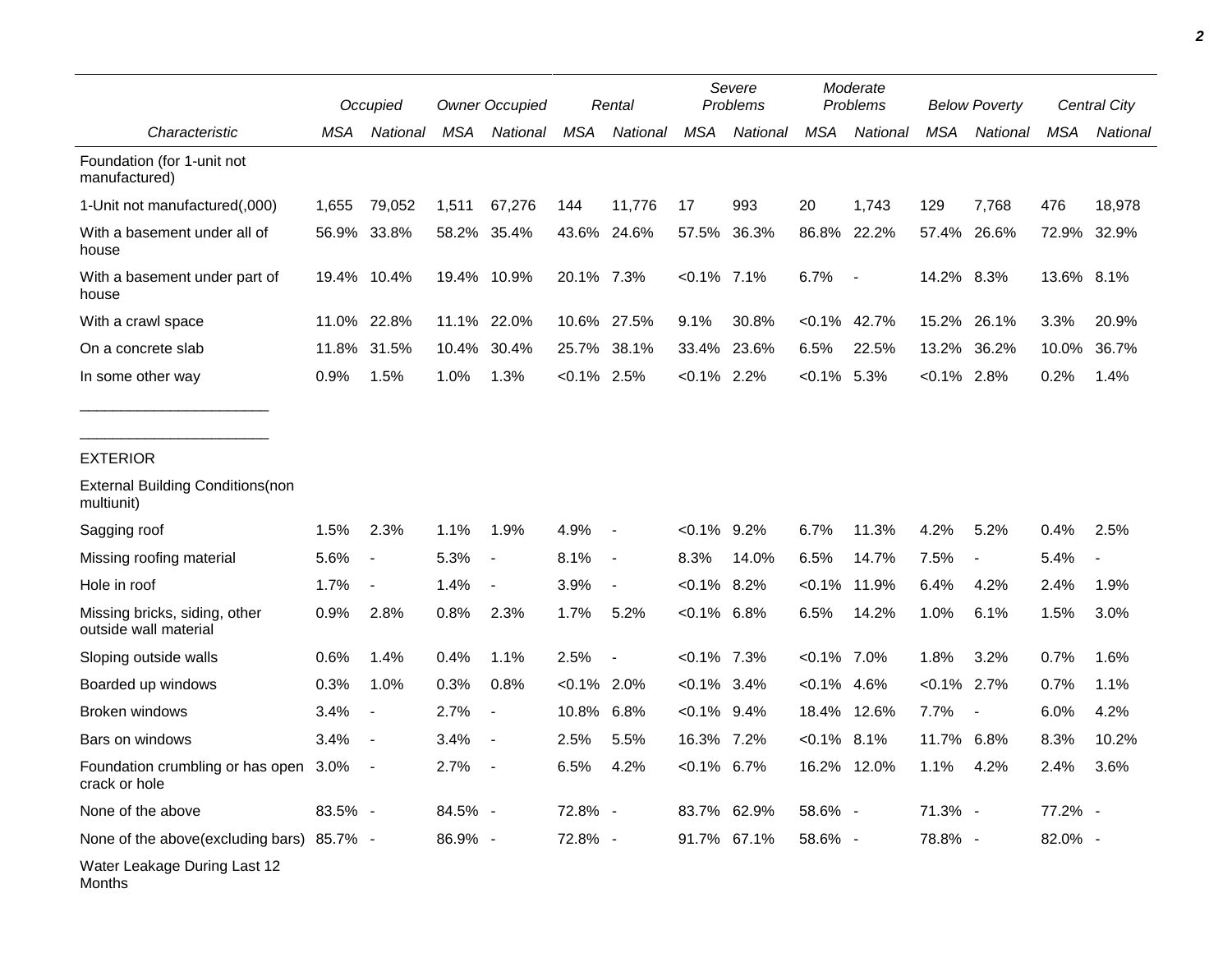|                                         |       | Occupied                 |      | <b>Owner Occupied</b> |            | Rental                   |                | Severe<br>Problems       |            | Moderate<br>Problems     |            | <b>Below Poverty</b>     |            | Central City   |
|-----------------------------------------|-------|--------------------------|------|-----------------------|------------|--------------------------|----------------|--------------------------|------------|--------------------------|------------|--------------------------|------------|----------------|
| Characteristic                          | MSA   | National                 | MSA  | National              | MSA        | National                 | <b>MSA</b>     | National                 | MSA        | National                 | <b>MSA</b> | National                 | <b>MSA</b> | National       |
| With leakage from outside<br>structure  | 15.2% | 9.9%                     |      | 16.9% 10.4%           | 11.7% 8.9% |                          |                | 25.4% 18.0%              | 31.4% -    |                          | 12.4% -    |                          |            | 17.4% 10.3%    |
| Roof                                    | 6.2%  | $\overline{\phantom{a}}$ | 6.6% | $\blacksquare$        | 5.5%       | $\overline{\phantom{a}}$ | 14.1% -        |                          |            | 14.0% 21.3%              | 7.8%       | 6.0%                     | 8.2%       | 5.3%           |
| <b>Basement leak</b>                    | 6.8%  | 2.7%                     | 8.4% | 3.3%                  | 3.6%       | 1.6%                     | 3.0%           | $\overline{\phantom{a}}$ | 10.0% 5.5% |                          | 2.4%       | $\overline{\phantom{a}}$ | 6.0%       | 2.8%           |
| Walls, closed windows, or doors<br>leak | 3.2%  | 1.9%                     | 3.4% | 1.7%                  | 2.8%       | $\overline{\phantom{a}}$ | 3.5%           | 5.7%                     | 14.0% 7.2% |                          | 1.4%       | 2.6%                     | 4.2%       | 2.5%           |
| Other or Unknown exterior Leak          | 1.8%  | 1.1%                     | 2.0% | 1.0%                  | 1.3%       | $\overline{\phantom{a}}$ | 9.9%           | 2.5%                     | 5.5%       | 4.0%                     | 2.0%       | 1.2%                     | 2.3%       | 1.2%           |
| <b>INTERIOR</b>                         |       |                          |      |                       |            |                          |                |                          |            |                          |            |                          |            |                |
| Damage                                  |       |                          |      |                       |            |                          |                |                          |            |                          |            |                          |            |                |
| Holes in floors                         | 0.9%  | $\blacksquare$           | 0.4% | 0.8%                  | 2.0%       | $\overline{\phantom{a}}$ | 10.6% 7.3%     |                          | 9.8%       | $\blacksquare$           | 2.1%       | $\sim$ $-$               | 1.6%       |                |
| Open cracks or holes                    | 4.4%  | $\sim$ $-$               | 2.9% | 4.1%                  | 7.6%       | $\blacksquare$           | 8.3%           | 16.1%                    | 31.0% -    |                          | 7.7%       | $\sim$ $-$               | 6.0%       | $\blacksquare$ |
| Broken plaster or peeling paint         | 2.6%  | $\sim$                   | 1.1% | 1.6%                  | 5.8%       | 3.2%                     | 11.4% -        |                          |            | 26.1% 19.3%              | 4.2%       | $\sim$                   | 4.3%       | 3.1%           |
| Water Leakage During Last 12<br>Months  |       |                          |      |                       |            |                          |                |                          |            |                          |            |                          |            |                |
| With leakage from inside structure 7.9% |       | $\blacksquare$           | 7.4% | $\blacksquare$        | 9.0%       | 11.0%                    |                | 11.4% 16.3%              |            | 33.8% 26.3%              | 8.6%       | $\sim$                   | 8.2%       |                |
| Fixtures backed up or overflowed        | 1.6%  | 2.0%                     | 1.4% | 1.6%                  | 2.0%       | 2.9%                     | 3.7%           | $\sim$                   | 8.3%       | $\overline{\phantom{a}}$ | 2.8%       | $\overline{\phantom{a}}$ | 1.7%       | 2.6%           |
| Pipes leaked                            | 2.9%  | 3.6%                     | 2.1% | 2.9%                  | 4.7%       | $\overline{\phantom{a}}$ | 8.3%           | $\overline{\phantom{a}}$ | 22.8%      | 14.6%                    | 3.9%       | $\blacksquare$           | 3.7%       |                |
| Broken water heater                     | 0.3%  | 1.0%                     | 0.5% | 1.0%                  | $< 0.1\%$  | 1.0%                     | $< 0.1\%$ 1.6% |                          | 1.6%       | 3.8%                     | 0.4%       | 1.0%                     | $< 0.1\%$  | 1.0%           |
| Other or Unknown                        | 3.7%  | 2.2%                     | 3.9% | 1.7%                  | 3.4%       | $\overline{\phantom{a}}$ | $< 0.1\%$ 5.1% |                          | 15.1% 6.4% |                          | 2.8%       | $\blacksquare$           | 3.6%       |                |
| Rodents                                 |       |                          |      |                       |            |                          |                |                          |            |                          |            |                          |            |                |
| Signs of rats in last 3 mon.            | 0.3%  | 0.6%                     | 0.2% | 0.5%                  | 0.6%       |                          | 5.8%           | 3.1%                     | 1.3%       | 3.5%                     | 0.9%       |                          | 0.7%       |                |
| Signs of mice in last 3 mon.            | 4.2%  | 5.5%                     | 3.8% | 5.2%                  | 5.1%       | 6.1%                     | 15.9% -        |                          | 8.6%       | 12.1%                    | 6.6%       | $\blacksquare$           | 4.4%       |                |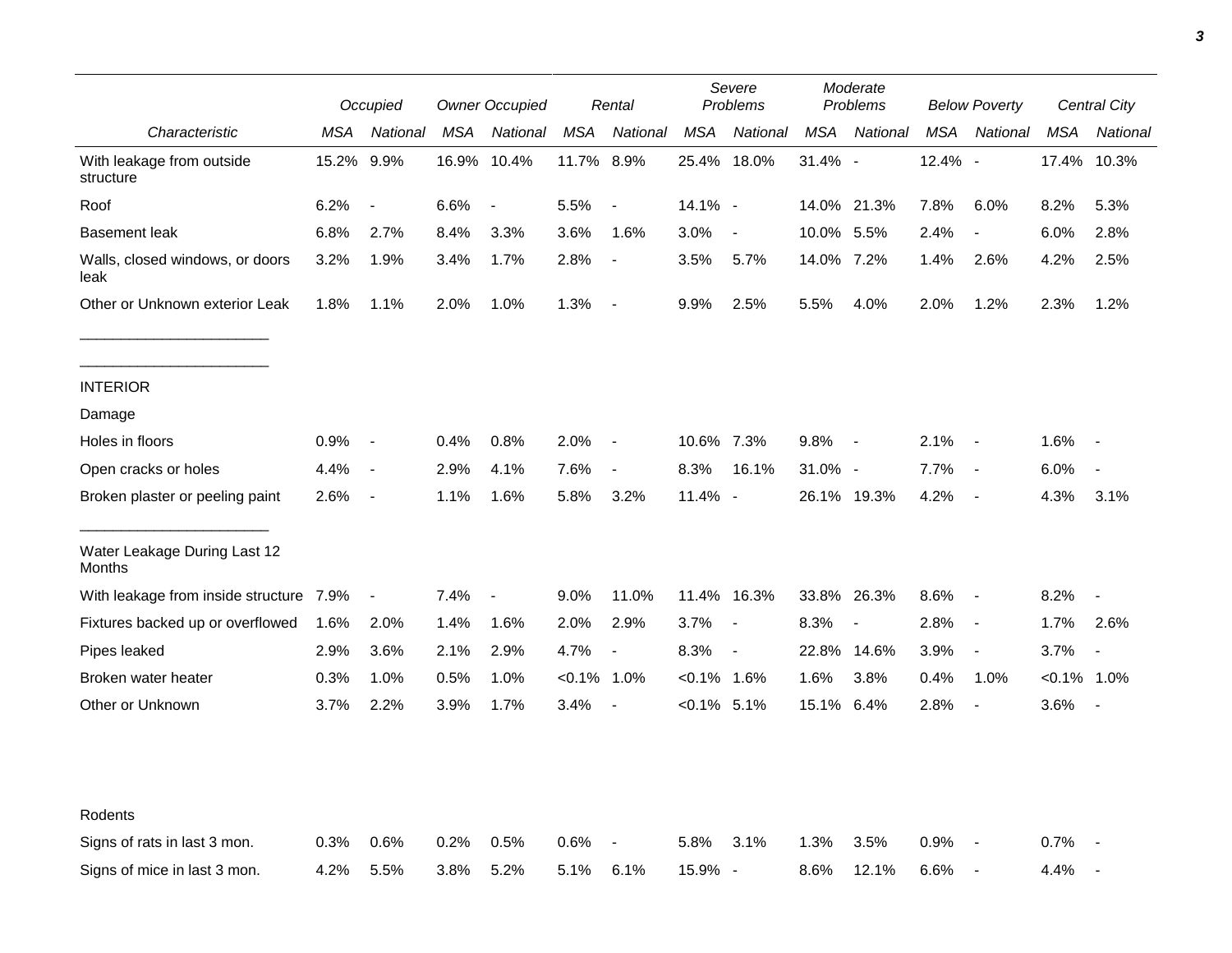|                                                           |                | Occupied                 |                | <b>Owner Occupied</b>    |                | Rental                   |                | Severe<br>Problems       |                | Moderate<br>Problems |                | <b>Below Poverty</b>     |             | <b>Central City</b>      |
|-----------------------------------------------------------|----------------|--------------------------|----------------|--------------------------|----------------|--------------------------|----------------|--------------------------|----------------|----------------------|----------------|--------------------------|-------------|--------------------------|
| Characteristic                                            | <b>MSA</b>     | National                 | MSA            | National                 | <b>MSA</b>     | National                 | <b>MSA</b>     | National                 | <b>MSA</b>     | National             | <b>MSA</b>     | National                 | <b>MSA</b>  | National                 |
| Signs of rodents, not sure which<br>kind in last 3 mon.   | 0.1%           |                          | $< 0.1\%$ 0.2% |                          | 0.4%           |                          | $< 0.1\%$      | 1.5%                     | $< 0.1\%$ 1.4% |                      | 1.0%           | 0.7%                     | 0.1%        | 0.5%                     |
| Electrical                                                |                |                          |                |                          |                |                          |                |                          |                |                      |                |                          |             |                          |
| No electrical wiring                                      | $< 0.1\%$ 0.1% |                          | $< 0.1\%$ 0.1% |                          | $< 0.1\%$ 0.1% |                          | $<0.1\%$ 3.0%  |                          | $< 0.1\%$ 0.0% |                      | $< 0.1\%$ 0.1% |                          | $< 0.1\%$ - |                          |
| Exposed wiring                                            | 0.2%           | $\overline{\phantom{a}}$ | 0.1%           | $\sim$ $-$               | 0.4%           |                          | $< 0.1\%$ 2.7% |                          | $< 0.1\%$ 0.8% |                      | 0.4%           | $\overline{\phantom{a}}$ | 0.5%        | $\blacksquare$           |
| Rooms without electric outlets                            | 1.3%           | $\blacksquare$           | 0.8%           | $\sim$ $-$               | 2.3%           |                          | 6.1%           | $\overline{a}$           | 2.8%           |                      | 2.2%           | $\overline{\phantom{a}}$ | 2.2%        | 1.5%                     |
| Fuses/breakers blown in last 3<br>mon.                    | 11.4% 8.8%     |                          | 10.7% -        |                          | 12.6% 8.8%     |                          | 8.7%           | 14.5%                    | 19.6% 15.5%    |                      | 8.7%           | $\overline{\phantom{a}}$ | 11.9%       | 9.1%                     |
| Sanitation                                                |                |                          |                |                          |                |                          |                |                          |                |                      |                |                          |             |                          |
| Lacking complete kitchen facilities                       | 2.6%           | 1.6%                     | 1.0%           | 0.5%                     | 5.8%           | 3.9%                     | 2.3%           | 6.6%                     | 68.4% 41.8%    |                      | 3.6%           | $\blacksquare$           | 4.0%        | 2.9%                     |
| Lacking some or all plumbing<br>facilities                | 1.0%           | $\sim$                   | 0.7%           | $\overline{\phantom{a}}$ | 1.6%           |                          | 66.3% -        |                          | $< 0.1\%$ 0.1% |                      | 3.3%           | 1.9%                     | 1.9%        | $\overline{\phantom{a}}$ |
| Water not safe to drink                                   | 6.3%           | 7.6%                     | 5.7%           | $\sim$                   | 7.8%           | 11.1%                    | 8.7%           | 12.4%                    | 11.9% -        |                      | 8.9%           | 11.4%                    | 7.1%        | 9.0%                     |
| Water stoppage in last 3 mon.                             | 3.2%           | $\overline{\phantom{a}}$ | 2.6%           | $\overline{a}$           | 4.4%           | $\overline{\phantom{a}}$ | 6.2%           | $\overline{\phantom{a}}$ | 11.4% 8.8%     |                      | 3.6%           | $\blacksquare$           | 4.0%        | $\overline{\phantom{a}}$ |
| No flush toilets working some time 1.5%<br>in last 3 mon. |                | 1.9%                     | 0.6%           | 1.2%                     | 3.2%           |                          | 6.2%           | 4.6%                     | 3.2%           | 9.4%                 | 2.3%           | 3.7%                     | 1.9%        | 2.5%                     |
| With sewage disposal breakdowns 1.7%<br>in last 3 mon.    |                | 1.3%                     | 1.4%           | $\overline{\phantom{a}}$ | 2.4%           | 1.6%                     | 11.8% 3.3%     |                          | 6.1%           | 3.0%                 | 2.9%           | 1.9%                     | 1.7%        | $\overline{\phantom{a}}$ |
| Septic tank, cesspool, chemical<br>toilet                 | 4.2%           | 20.2%                    | 5.7%           | 25.9%                    | 1.1%           | 7.7%                     |                | $< 0.1\%$ 14.8%          | 2.4%           | 15.7%                | 0.7%           | 14.7%                    | 0.8%        | 1.2%                     |
| With septic tank or cesspool<br>breakdowns in last 3 mon. | 0.1%           | $\sim$                   | 0.2%           | $\overline{\phantom{a}}$ | $< 0.1\%$ 0.2% |                          | $< 0.1\%$ 0.7% |                          | $< 0.1\%$ 0.4% |                      | $< 0.1\%$ 0.2% |                          | $< 0.1\%$ - |                          |
| <b>HEATING/FUEL</b>                                       |                |                          |                |                          |                |                          |                |                          |                |                      |                |                          |             |                          |

Main Heating Equipment

| Warm-air furnace          | 76.4% -          | 86.8% 67.6% 54.8% - | 49.9% - | $41.5\%$ - | 57.8% -                                                     | $64.0\%$ - |
|---------------------------|------------------|---------------------|---------|------------|-------------------------------------------------------------|------------|
| Steam or hot water system | 15.9% 11.2% 9.7% |                     |         |            | 29.0% 14.2% 36.8% 21.1% 41.5% 12.9% 26.4% 11.4% 25.6% 15.5% |            |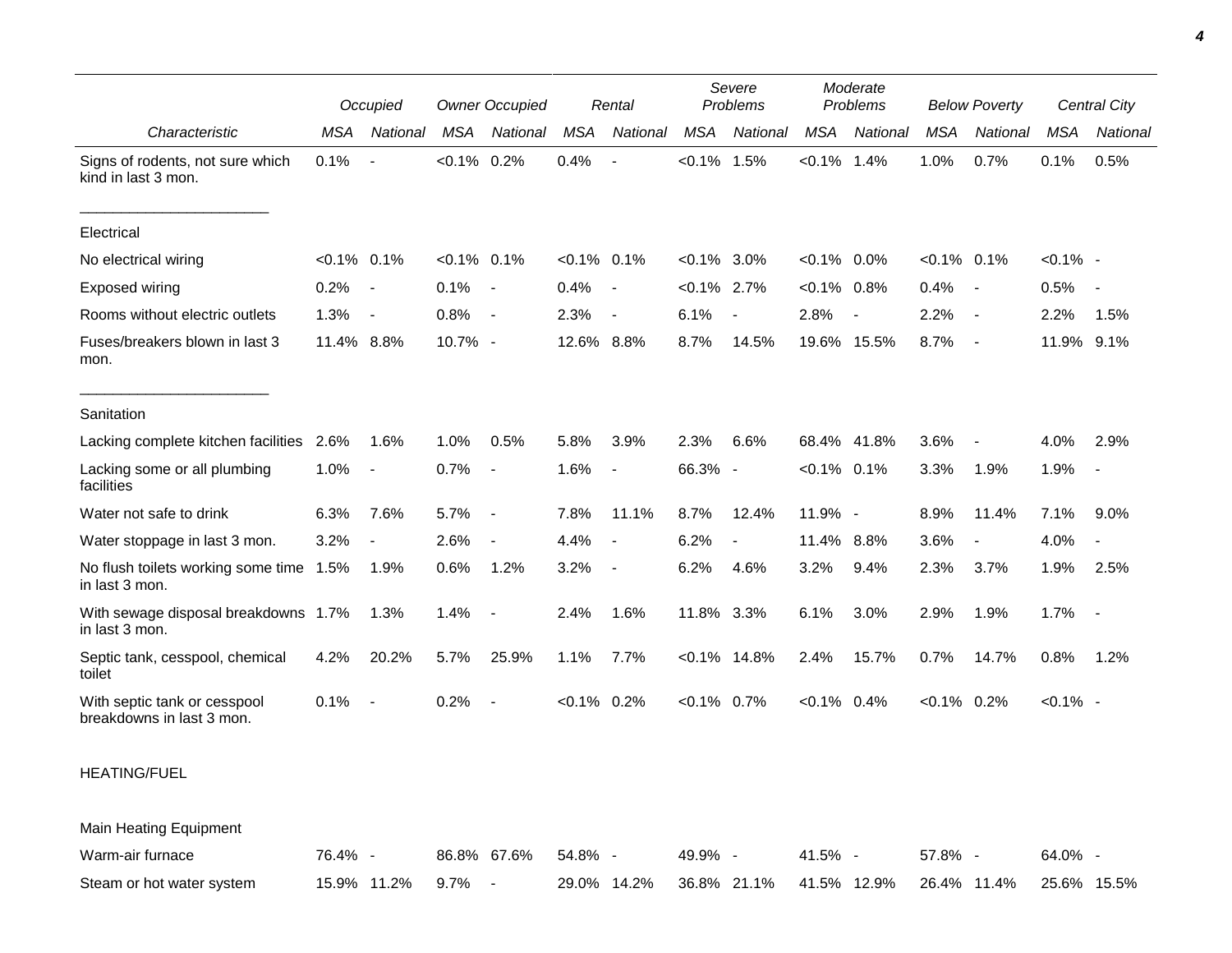|                                                         |                | Occupied                 |                | <b>Owner Occupied</b> |                | Rental                   | Severe<br>Problems |                          |                | Moderate<br>Problems | <b>Below Poverty</b> |                |                | <b>Central City</b>      |
|---------------------------------------------------------|----------------|--------------------------|----------------|-----------------------|----------------|--------------------------|--------------------|--------------------------|----------------|----------------------|----------------------|----------------|----------------|--------------------------|
| Characteristic                                          | <b>MSA</b>     | National                 | <b>MSA</b>     | National              | <b>MSA</b>     | National                 | <b>MSA</b>         | National                 | <b>MSA</b>     | National             | <b>MSA</b>           | National       | <b>MSA</b>     | National                 |
| Electric heat pump                                      | 0.5%           | 11.9%                    | 0.4%           | 12.8%                 | 0.9%           | 9.9%                     | $< 0.1\%$ 6.5%     |                          | 1.2%           | 4.9%                 | 0.5%                 | 9.6%           | 0.9%           | 8.6%                     |
| Built-in electric units                                 | 3.8%           | $\overline{\phantom{a}}$ | 1.7%           | 2.8%                  | 8.1%           | $\overline{\phantom{a}}$ | 3.6%               | 6.0%                     | 9.4%           | 4.8%                 | 6.9%                 | $\blacksquare$ | 4.0%           | $\overline{\phantom{a}}$ |
| Floor, wall, or other built-in hot air<br>without ducts | 2.2%           | 4.3%                     | 0.8%           | 2.7%                  | 5.0%           | 7.8%                     | 6.4%               | $\blacksquare$           | 1.2%           | 5.4%                 | 4.9%                 | 7.2%           | 3.3%           | 5.7%                     |
| Room heaters with flue                                  | 0.5%           | 0.8%                     | 0.4%           | 0.8%                  | 0.8%           | 1.0%                     | $< 0.1\%$ 0.8%     |                          | $< 0.1\%$      | 1.1%                 | 0.8%                 | 1.6%           | 0.9%           | 0.5%                     |
| Room heaters without flue                               | 0.1%           | 1.0%                     | 0.1%           | 0.9%                  | 0.3%           | 1.2%                     | $< 0.1\%$ 1.9%     |                          | 3.8%           | 27.5%                | 0.6%                 | 2.2%           | 0.2%           | 0.7%                     |
| Portable electric heaters                               | 0.2%           | 1.0%                     | $< 0.1\%$ 0.7% |                       | 0.7%           | 1.8%                     | 3.3%               | $\overline{\phantom{a}}$ | $< 0.1\%$ 2.1% |                      | 1.2%                 | 2.7%           | 0.6%           | 1.3%                     |
| <b>Stoves</b>                                           | 0.1%           | 0.9%                     | $< 0.1\%$ 1.1% |                       | 0.2%           | 0.5%                     | $< 0.1\%$ 4.2%     |                          | $< 0.1\%$ 1.2% |                      | 0.4%                 | 1.3%           | 0.1%           | $\sim$                   |
| Fireplace with inserts                                  | $< 0.1\%$      | 0.2%                     | $< 0.1\%$ 0.2% |                       | $< 0.1\%$ -    |                          | $< 0.1\%$ 0.1%     |                          | $< 0.1\%$      | 0.1%                 | $< 0.1\%$ -          |                | $< 0.1\%$ -    |                          |
| Fireplace without inserts                               | 0.1%           | $\blacksquare$           | 0.1%           | $\sim$ $-$            |                | $< 0.1\%$ $< 0.1\%$      |                    | $< 0.1\%$ $< 0.1\%$      | $< 0.1\%$      | $< 0.1\%$            | $< 0.1\%$            | $< 0.1\%$      |                | $< 0.1\%$ $< 0.1\%$      |
| Other                                                   | 0.2%           | $\overline{\phantom{a}}$ | 0.1%           | $\sim$ $-$            | 0.2%           | 0.4%                     | $< 0.1\%$ 0.8%     |                          | 1.4%           | 0.4%                 | 0.4%                 | 0.7%           | 0.2%           | $\sim$                   |
| No heating equipment                                    | $< 0.1\%$      | 0.3%                     | $< 0.1\%$ 0.3% |                       | $< 0.1\%$ 0.5% |                          | $< 0.1\%$ -        |                          | $< 0.1\%$      | 0.5%                 | $< 0.1\%$ 0.5%       |                | $< 0.1\%$ 0.6% |                          |
| Cooking stove                                           | $< 0.1\%$ 0.1% |                          | $< 0.1\%$ -    |                       | $< 0.1\%$ 0.1% |                          | $< 0.1\%$ 0.2%     |                          | $< 0.1\%$ 0.1% |                      | $< 0.1\%$ 0.2%       |                | $< 0.1\%$ 0.1% |                          |
| Water Heating Fuel                                      |                |                          |                |                       |                |                          |                    |                          |                |                      |                      |                |                |                          |
| Electricity                                             | 9.7%           | 40.7%                    | 6.9%           | 38.4%                 |                | 15.6% 45.6%              |                    | 11.4% 31.9%              | 12.1%          | 40.1%                | 14.7% 47.4%          |                |                | 11.2% 31.0%              |
| Gas, LP/bottled gas                                     | 90.2%          | 54.8%                    | 93.0% 57.1%    |                       |                | 84.4% 49.7%              |                    | 88.6% 57.5%              | 87.9% 54.7%    |                      | 85.3% 48.8%          |                |                | 88.8% 64.0%              |
| Fuel oil                                                | $< 0.1\%$ 4.2% |                          | $< 0.1\%$ 4.0% |                       | $< 0.1\%$ 4.5% |                          | $< 0.1\%$ 9.9%     |                          | $< 0.1\%$ 4.8% |                      | $< 0.1\%$ 3.7%       |                | $< 0.1\%$ 4.8% |                          |
| Kerosene or other liquid fuel                           | $< 0.1\%$ -    |                          | $< 0.1\%$ -    |                       | $< 0.1\%$ -    |                          |                    | $< 0.1\%$ $< 0.1\%$      | $< 0.1\%$      | 0.1%                 | $< 0.1\%$ -          |                | $< 0.1\%$ -    |                          |
| Other                                                   | 0.1%           | $\overline{\phantom{a}}$ | 0.1%           | 0.4%                  | $< 0.1\%$ 0.2% |                          | $< 0.1\%$ 0.6%     |                          | $< 0.1\%$      | 0.3%                 | $< 0.1\%$ 0.1%       |                | $< 0.1\%$ 0.2% |                          |
| Clothes Dryer(,000)                                     | 1,897          | 90,905                   | 1,638          | 72,562                | 259            | 18,343                   | 24                 | 1,048                    | 29             | 2,245                | 159                  | 9,428          | 642            | 21,757                   |
| Have Clothes Dryer                                      | 70.9% -        |                          | 90.6% -        |                       |                | 29.8% 51.8%              | 60.5%              | $\overline{\phantom{a}}$ | 29.7%          | 57.7%                | 41.2% 60.0%          |                | 56.3% -        |                          |
| Electricity                                             | 24.9%          | 77.5%                    | 22.6% 75.9%    |                       |                | 39.8% 84.2%              | 52.8%              | 76.5%                    | 29.3%          | 82.2%                | 29.7% 82.6%          |                |                | 27.9% 73.5%              |
| Gas, LP gas (liquid propane)                            | 75.0%          | 22.4%                    | 77.3% 24.1%    |                       |                | 60.2% 15.7%              | 47.2%              | 23.5%                    |                | 70.7% 17.8%          | 70.3%                | 17.4%          | 71.8% 26.4%    |                          |
| Other                                                   | 0.1%           | $\blacksquare$           | 0.1%           |                       | $< 0.1\%$ 0.1% |                          |                    | $< 0.1\%$ $< 0.1\%$      |                | $< 0.1\%$ $< 0.1\%$  | $< 0.1\%$ 0.1%       |                | 0.3%           | $\sim$                   |

Heating Problems

\_\_\_\_\_\_\_\_\_\_\_\_\_\_\_\_\_\_\_\_\_\_\_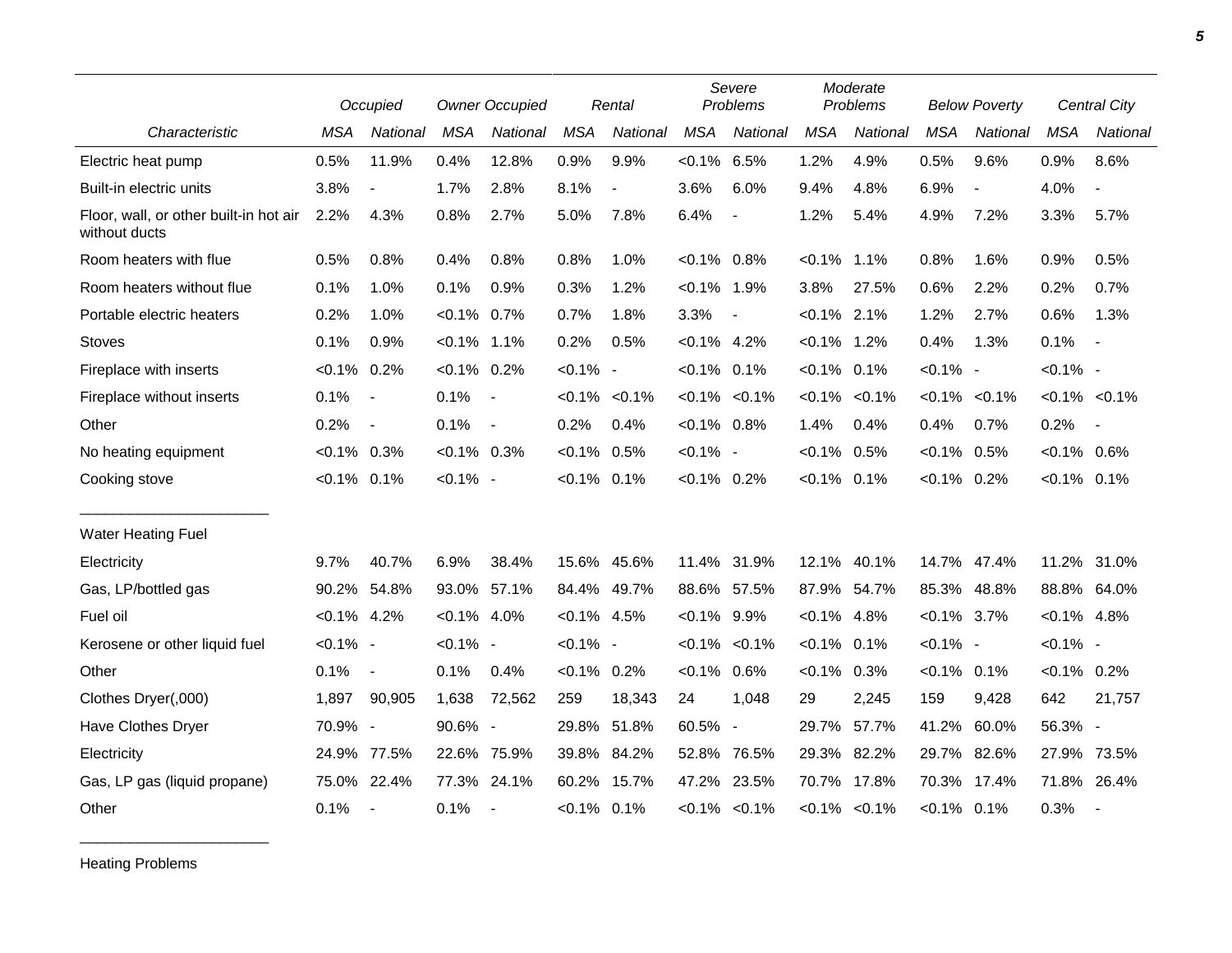|                                                             | <b>Owner Occupied</b><br>Occupied |                          |                | Rental                   |             |                          | Severe<br>Problems | Moderate<br>Problems |                |                          | <b>Below Poverty</b> | Central City             |                |                          |
|-------------------------------------------------------------|-----------------------------------|--------------------------|----------------|--------------------------|-------------|--------------------------|--------------------|----------------------|----------------|--------------------------|----------------------|--------------------------|----------------|--------------------------|
| Characteristic                                              | MSA                               | National                 | MSA            | National                 | <b>MSA</b>  | National                 | <b>MSA</b>         | National             | <b>MSA</b>     | National                 | <b>MSA</b>           | <b>National</b>          | MSA            | National                 |
| Uncomfortably cold for 24 hours or 7.9%<br>more last winter |                                   |                          | 6.2%           | 8.2%                     | 12.0% -     |                          | 44.5% -            |                      | 18.4% -        |                          | 10.3%                | 13.2%                    | 10.1% -        |                          |
| Heating equipment breakdowns                                | 3.4%                              | 2.4%                     | 3.0%           | 2.1%                     | 4.2%        | 3.2%                     | 39.2% -            |                      | 8.7%           | 4.9%                     | 3.7%                 | $\blacksquare$           | 4.3%           | 3.0%                     |
| Other causes                                                | 4.2%                              | 6.4%                     | 3.1%           | 6.0%                     | 6.5%        |                          | $<0.1\%$ 10.9%     |                      | 10.1%          | 14.5%                    | 6.2%                 | 8.5%                     | 5.1%           | 6.3%                     |
| Utility interruption                                        | 0.5%                              | 2.5%                     | 0.6%           | 2.9%                     | 0.2%        | 1.5%                     | $< 0.1\%$ 2.4%     |                      | $< 0.1\%$ 2.4% |                          | 0.3%                 | 2.0%                     | 0.2%           | 1.4%                     |
| Inadequate heating capacity                                 | 1.3%                              | 1.0%                     | 0.4%           | $\blacksquare$           | 3.1%        | 2.0%                     | $< 0.1\%$ 2.4%     |                      | 4.5%           | $\overline{\phantom{a}}$ | 2.5%                 | $\overline{\phantom{a}}$ | 2.3%           | 1.5%                     |
| Inadequate insulation                                       | 1.1%                              | $\overline{\phantom{a}}$ | 0.8%           | 0.5%                     | 1.5%        | $\blacksquare$           | $< 0.1\%$ 2.7%     |                      | 1.8%           | 4.6%                     | 1.6%                 | $\overline{\phantom{a}}$ | 1.2%           | $\overline{\phantom{a}}$ |
| Cost of heating                                             | 0.6%                              | 1.1%                     | 0.6%           | 1.1%                     | 0.6%        | 1.3%                     | $< 0.1\%$ 1.7%     |                      | 2.2%           | 2.8%                     | 1.4%                 | $\overline{\phantom{a}}$ | 0.8%           | 1.3%                     |
| Other                                                       | 1.3%                              | 1.6%                     | 1.0%           | 1.4%                     | 1.9%        | $\overline{a}$           | $< 0.1\%$ 3.4%     |                      | 4.1%           | $\overline{a}$           | 1.0%                 | 2.1%                     | 1.3%           | 1.7%                     |
| SELECTED PHYSICAL<br><b>PROBLEMS</b>                        |                                   |                          |                |                          |             |                          |                    |                      |                |                          |                      |                          |                |                          |
| Severe Physical Problems(,000)                              | 40                                | 1,864                    | 20             | 870                      | 20          | 994                      | 40                 | 1,864                |                |                          | 15                   | 490                      | 31             | 825                      |
| Severe physical problems                                    | 1.5%                              | $\overline{\phantom{a}}$ | 1.1%           | $\overline{\phantom{a}}$ | 2.3%        | 2.8%                     | 100%               |                      |                |                          | 3.9%                 | 3.1%                     | 2.7%           | $\blacksquare$           |
| Plumbing                                                    | 1.0%                              | $\overline{\phantom{a}}$ | 0.7%           | $\overline{\phantom{a}}$ | 1.6%        | $\overline{\phantom{a}}$ | 66.3% -            |                      |                |                          | 3.3%                 | 1.9%                     | 1.9%           | $\overline{\phantom{a}}$ |
| Heating                                                     | 0.5%                              | $\blacksquare$           | 0.4%           | $\overline{\phantom{a}}$ | 0.5%        | 0.8%                     | 30.3% -            |                      |                |                          | 0.3%                 | 1.1%                     | 0.6%           | $\blacksquare$           |
| Electric                                                    | $< 0.1\%$ 0.1%                    |                          | $< 0.1\%$ 0.1% |                          | $< 0.1\%$ - |                          | $< 0.1\%$ 3.8%     |                      |                | ×                        | $< 0.1\%$            | 0.1%                     | $< 0.1\%$ -    |                          |
| Hallways                                                    | $< 0.1\%$ 0.0%                    |                          | $< 0.1\%$ 0.0% |                          | $< 0.1\%$   | 0.0%                     | $< 0.1\%$ 0.0%     |                      |                |                          | $< 0.1\%$            | 0.0%                     | $< 0.1\%$ 0.0% |                          |
| Upkeep                                                      | 0.1%                              | $\blacksquare$           | $< 0.1\%$ -    |                          | 0.2%        | $\blacksquare$           | 3.4%               | $\blacksquare$       |                |                          | 0.4%                 | $\overline{\phantom{a}}$ | 0.1%           |                          |
| Moderate Physical Problems(,000)                            | 99                                | 3,893                    | 31             | 1,625                    | 68          | 2,269                    |                    |                      | 99             | 3,893                    | 24                   | 1,066                    | 64             | 1,580                    |
| Moderate physical problems                                  | 3.7%                              | $\blacksquare$           | 1.7%           | 2.1%                     | 7.8%        | $\overline{\phantom{a}}$ |                    |                      | 100%           | $\overline{\phantom{a}}$ | 6.2%                 | $\overline{\phantom{a}}$ | 5.6%           | $\blacksquare$           |
| Plumbing                                                    | 0.1%                              | $\blacksquare$           | 0.1%           | $\overline{\phantom{a}}$ | $< 0.1\%$   | 0.3%                     |                    |                      | 1.5%           | 4.2%                     | $< 0.1\%$ 0.4%       |                          | $<0.1\%$ 0.2%  |                          |
| Heating                                                     | 0.1%                              | 1.0%                     | 0.1%           | 0.9%                     | 0.3%        | 1.1%                     |                    |                      | 3.8%           | 27.5%                    | 0.6%                 | 2.1%                     | 0.2%           | 0.7%                     |
| Upkeep                                                      | 2.5%                              | 1.5%                     | 1.0%           | 0.4%                     | 5.7%        | 3.7%                     |                    |                      | 68.4%          | 41.8%                    | 3.6%                 | 2.6%                     | 3.9%           | 2.7%                     |
| Hallways                                                    | $<0.1\%$                          | 0.0%                     | $< 0.1\%$      | 0.0%                     | $< 0.1\%$   | 0.0%                     |                    |                      | $< 0.1\%$ 0.0% |                          | $< 0.1\%$            | 0.0%                     | $< 0.1\%$      | $0.0\%$                  |
| Kitchen                                                     | 1.3%                              | $\overline{\phantom{a}}$ | 0.8%           | $\blacksquare$           | 2.4%        | 1.6%                     |                    |                      | 34.5%          | $\overline{\phantom{a}}$ | 2.4%                 | $\overline{\phantom{a}}$ | 1.9%           | 1.5%                     |

\_\_\_\_\_\_\_\_\_\_\_\_\_\_\_\_\_\_\_\_\_\_\_